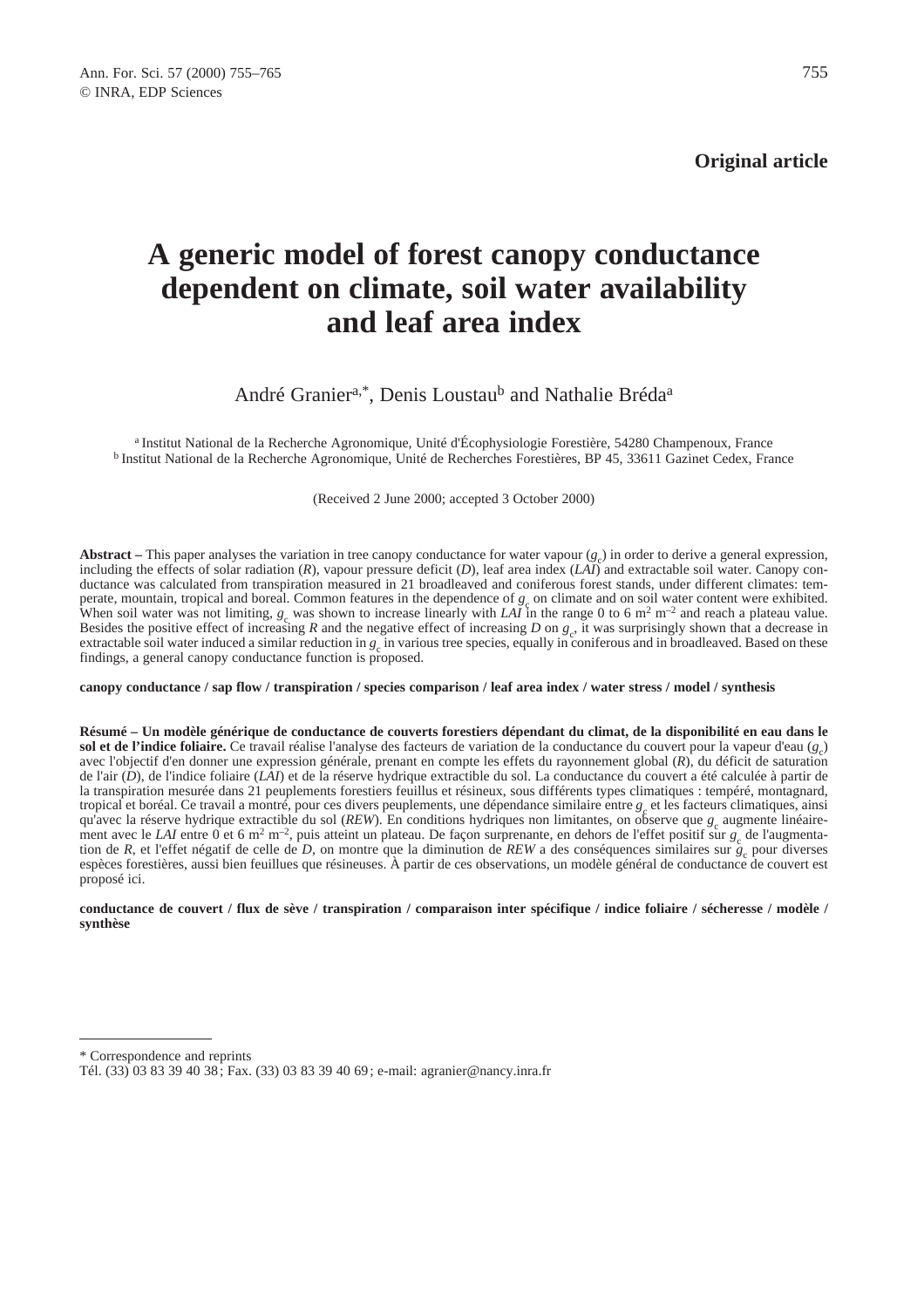#### **1. INTRODUCTION**

During the last decades, a large number of studies have been conducted, quantifying forest transpiration and its spatial and temporal variation, under various stand conditions (age, species, site, climate), involving different techniques. High time scale resolution (hour) data can be obtained through sap flow measurements [28], which have few requirements in term of fetch and stand topography as compared with the common meteorological methods. Sap flow has been shown to measure accurately stand transpiration [9, 10, 28], providing an adequate sampling of sap flux accounting for variation in size, tree representativeness, species and age can be performed. Thus, sap flow is scaled most usually from individual trees to the stand, using a scaling variable, that can be tree circumference, sapwood area or leaf area [28].

When analysing stand transpiration, large temporal and spatial variation is generally observed. The first source of variation is due to climate because available energy and atmospheric deficit in vapour pressure drive the transpiration flux from vegetation to the atmosphere. The second source is the biological regulation exerted through canopy surface conductance, which is controlled mainly by stand *LAI*, and stomatal conductance. In addition, atmospheric turbulence and stand structure determines the aerodynamic transfer between the canopy and the atmosphere. However, it is widely recognized that the stand structure has a weak influence on variation in forest transpiration as compared to climatic factors and surface (or canopy) conductance. Forests are found over a wide range of climates and differ in many characteristics relevant to stand transpiration and canopy conductance, e.g. their phenology, leaf life span, drought response (avoidance vs. tolerance), canopy structure, etc. Whether some common pattern in canopy conductance emerge across forests is a challenging question since forest ecosystems must also satisfy common ecological constraints such as water conservation or xylem cavitation risk [49]. The aim was here to analyse the different sources of variation in canopy conductance between forest stands covering a wide range conditions, using a simple multivariate model, and try to separate the influence of climate from the intrinsic characteristics of stand.

Different approaches have been developed to model transpiration of forest stands. The most mechanistic models of canopy transpiration are multilayered [25]. They describe the canopy transpiration within horizontal elementary layers. The multilayered models must be used in the case of a two-layer vegetation as for instance to describe the functioning of an overstory-understory association [25]. Since the work of Jarvis and Mc Naughton (1976, [23]), many authors made the assumption that the whole canopy acts as a single layer for water exchange to the atmosphere, even if it has been demonstrated that multilayer models are more suitable for detailed physiological functioning of the forest canopy [39].

The objectives of this paper are to: 1) compare canopy conductance among a large range of forest stands, differing in species composition or in climatic and soil characteristics; 2) evaluate the effect of leaf area index as a possible source of variation in transpiration; 3) build a generic model of forest stand transpiration independent of tree species.

#### **2. METHODS**

### **2.1. Sites**

Site characteristics and tree species used in the analysis are listed in *table I*. This data set covers a wide range of tree species, coniferous and broadleaved, under various climate and site conditions, temperate, tropical and boreal. In some stands, measurements were performed during several years, allowing us to take into account the inter-annual variation of climate (*table I*).

In some of these experiments, soil water content in the root zone was measured and data were converted to relative extractable water (*REW*, dimensionless), defined as:

$$
REW = \frac{W - W_{\text{m}}}{W_{\text{FC}} - W_{\text{m}}}
$$
 (1)

where *W* is the soil water content in the root zone,  $W_m$  is the minimum soil water (i.e. lower limit of water availability),  $W_{\text{FC}}$  is the soil water content at field capacity.

#### **2.2. Calculation of canopy conductance**

Canopy conductance for water vapour  $(g_c, \text{ ms}^{-1})$  was calculated from transpiration measurements and from climate data using the rearranged Penman Monteith equation (see [18]):

$$
g_c = \frac{g_a E \lambda \gamma}{s A + \rho c_p D g_a - \lambda T (s + \gamma)}
$$
(2)

where *E* (kg m<sup>-2</sup> s<sup>-1</sup>) is the stand transpiration,  $\lambda$  (J kg<sup>-1</sup>) is the latent heat of water vaporisation,  $\gamma$  (Pa K<sup>-1</sup>) is the psychometric constant,  $s$  (Pa K<sup>-1</sup>) is the rate of change of saturating vapour pressure with temperature,  $A$  (W m<sup>-2</sup>) is the available energy of the forest canopy,  $\rho$  (kg m<sup>-3</sup>) is the density of dry air,  $c_p (JK^{-1}kg^{-1})$  is the specific heat of air, *D* (Pa) is the vapour pressure deficit, and  $g_a$  (m s<sup>-1</sup>) is the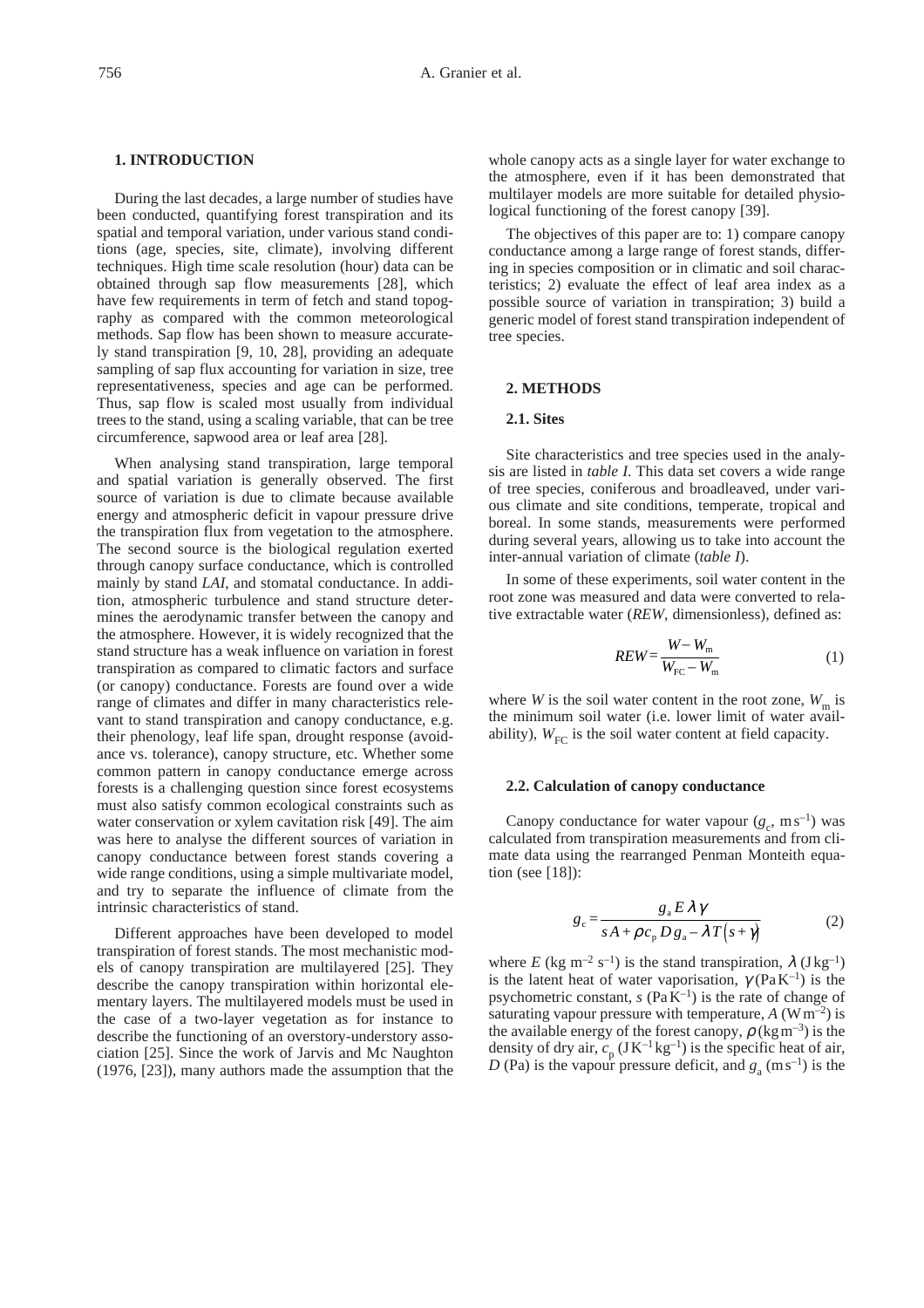| Species             | Site                                     | Age<br>(yr) | Height<br>(m) | Temp<br>$(^{\circ}C)$ | (mm) | Rain LAI m <sup>2</sup> Method<br>$(m^{-2})$ | SF/EC     | Project / reference /<br>remarks |
|---------------------|------------------------------------------|-------------|---------------|-----------------------|------|----------------------------------------------|-----------|----------------------------------|
| Quercus petraea     | Champenoux (France)                      | 35          | 15            | 9.6                   | 740  | 6.0                                          | SF        | control $[2, 3]$                 |
| Q. petraea          | Champenoux (France)                      | 35          | 15            | 9.6                   | 740  | 3.3                                          | SF        | thinned $[2, 3]$                 |
| Q. rubra            | Ede (The Netherlands)                    |             | 17.4          |                       |      | 4.9                                          | EB        | [38]                             |
| Fagus sylvatica     | Hesse (France)                           | 30          | 14            | 9.2                   | 820  | 5.7                                          | SF/EC     | <b>EUROFLUX</b>                  |
| <i>F.</i> sylvatica | Aubure (France)                          | 120         | 22.5          | 6.0                   | 1500 | 5.7                                          | SF        | <b>REKLIP</b>                    |
| F. sylvatica        | Kiel (Germany)                           | 100         | 29            | 8.1                   | 697  | 4.5                                          | EΒ        | [19]                             |
|                     | Abies bornmulleriana Champenoux (France) | 25          | 11            | 9.6                   | 740  | 8.9                                          | <b>SF</b> | plantation                       |
| Picea abies         | Champenoux (France)                      | 21          | 11            | 9.6                   | 740  | 9.5                                          | SF        | plantation                       |
| P. abies            | Aubure (France)                          | 30          | 13            | 6.0                   | 1500 | 6.1                                          | SF        | <b>REKLIP</b>                    |
| Pinus sylvestris    | Hartheim (Germany)                       | 35          | 12            | 9.8                   | 667  | 2.9                                          | SF/EC     | Hart $X$ [27]                    |
| Pinus pinaster      | Losse (France)                           | 37          | 20.3          | 13.5                  | 900  | 2.5                                          | SF/EC     | HAPEX-MOBILHY [14]               |
| P. pinaster         | Le Bray (France)                         | 18          | 12            | 13.5                  | 900  | 2.7                                          | SF        | <b>EUROFLUX</b>                  |
| Tropical rainforest | Paracou (French Guiana)                  |             | 33            | 25.8                  | 2900 | 8.6                                          | SF        | natural forest [16]              |
| Simarouba amara     | Paracou (French Guiana)                  | 5           | 4.7           | 25.8                  | 2900 | 3.5                                          | SF        | plantation [17]                  |
| Goupia glabra       | Paracou (French Guiana)                  | 11          | 15            | 25.8                  | 2900 | 4.3                                          | SF        | plantation [16]                  |
| Eperua falcata      | Paracou (French Guiana)                  | 11          | 10            | 25.8                  | 2900 | 10.8                                         | SF        | plantation                       |
| Pinus banksiana     | Old Jack Pine (SA, Canada)               | 75-90       | 12.7          | 0.1                   | 390  | 2.2                                          | SF/EC     | <b>BOREAS</b> [44]               |

Table I. Main characteristics of the sites. Methods used for fluxes measurements are sap flow (SF), eddy covariance (EC) or energy balance (EB).

aerodynamic conductance. We calculated  $g_a$  from Thom's [48] equation. In closed stands, available energy was assumed to be equal to the net radiation measured over the canopy, minus heat storage in the air and in the above ground biomass. In open stands (e.g.  $LAI < 3$ ), where a significant fraction of the radiative flux reaches the soil surface, heat flux in the soil should not be neglected. Nevertheless, in the absence of soil heat flux measurement in most of the studied stands, this term was not taken into account here. However, when *LAI* < 3.0 and canopies did not occupy the entire ground area, canopies likely did not absorb all the net radiation and actual tree canopy conductance would be underestimated.

In some experiments, *E* was directly measured above the stand (Bowen ratio or eddy covariance technique), while in other studies transpiration was estimated from sapflow measurements. In most of our experiments presented here, the continuous heating technique was used [8], performed on 5 to 10 trees according to stand heterogeneity [28]. For computing  $g_c$  from transpiration and climatic variables, some precautions were taken:

- periods during rainfall and for the 2 hours following rainfall were excluded in order to avoid the discrepancy between evaporation and tree transpiration,
- when either global radiation, vapour pressure deficit, or stand transpiration were too low  $\langle \leq 5\% \rangle$  of the maximum value), data were also eliminated, because of the large relative uncertainties in computing  $g_c$  from equation 2 under these conditions.

Typically, discarded data correspond to early morning and late afternoon periods. Furthermore, when *D* is low during the early morning, dew is quite likely to occur and affects tree transpiration and its measurement.

Excluding these data has only limited consequences on calibrating the  $g_c$  functions, because they represent periods of low transpiration rates. Modelling stand transpiration under conditions of maximum transpiration rates, i.e. when both *D* and  $g_c$  are high (and therefore the product  $g_c$ ·*D* is high), is more crucial.

A time lag between sapflow and canopy transpiration has been often reported, even when the vapour flux above a stand was directly measured [11] or when it was estimated by a model [5, 15]. This phenomenon is due to water exchanges between tissues and the transpiration stream within the trees [23]. This capacitance effect was often reported in coniferous species [18, 22, 30, 31, 45], the time lag being typically in the range of 1 to 2 h, while it is much less important in broadleaved species (30 min in oak, 60 min in poplar [15, 21]). Water exchanges can be described with RC-analogue models [20, 31]. For an accurate calculation of canopy conductance, it is therefore necessary to take into account this time lag in order to improve the synchronism between sapflow and climatic demand. When this time lag is not taken into account, this would change the relationship between calculated  $g_c$ and the climatic variables changes (e.g., *figure 1*). Furthermore, excluding the time lag results in an increase of the scatter of data: in this example, correlation coeffi-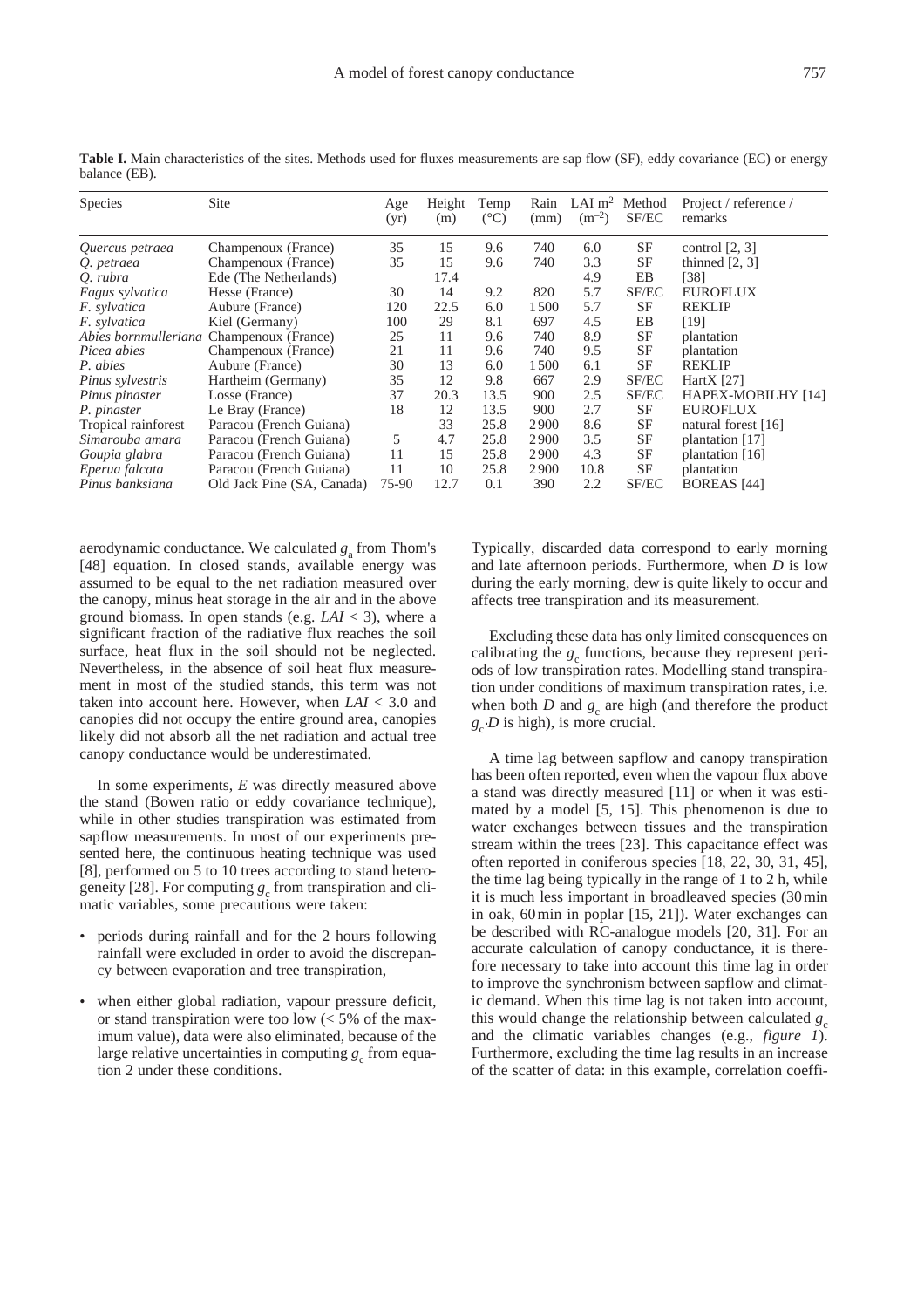

**Figure 1.** Effect of accounting for the time lag between sapflow and vapour pressure deficit (*D*) on the estimate of canopy conductance in *Pinus pinaster*.

cients equalled to 0.32 with no time lag, vs. 0.67 with a 1 h time lag.

#### **2.3. The canopy conductance sub-model**

Jarvis and Steward [23, 47] proposed a multiplicativetype function to relate the variation of  $g_c$  to the environmental factors. This approach is now widely used [6, 7, 12, 15, 18, 38]. The following model, derived from Jarvis and Steward [23, 47] was used here:

$$
g_{\rm c} = g_{\rm cmax} \cdot \mathbf{f}_1(R, D) \cdot \mathbf{f}_2(LAI) \cdot \mathbf{f}_3(I_s) \cdot \mathbf{f}_4(t) \tag{3}
$$

where  $g_{\text{cmax}}$  (m s<sup>-1</sup>) is the maximum  $g_c$ , reduced by the following functions  $f_i$  varying between 0 and 1 of: both global radiation (*R*) and air vapour pressure deficit (*D*) measured above the stand; leaf area index (*LAI*); a variable quantifying water stress intensity (*I*s); air temperature (*t*). No interaction between the variables was assumed here. According to the studies, the variable used for water stress is either soil water deficit or leaf water potential (see Sect. 3.3 below).

Validation can be performed in several ways: parameterise canopy conductance function parameters from one year's data set, and compare estimated to measured  $g_c$  and transpiration for other years [47], compare model parameters obtained on even days to those on odd days within the same set of data [7], compare measured to computed stomatal conductances, derived from calculated canopy conductance and from *LAI* [18].

In order to check if the response of one tree species could be extrapolated to other site and climate conditions, Granier et al. [13] compared measured tree transpiration in an old mountain beech forest (Aubure forest) to transpiration estimated from canopy conductance which was calibrated in another beech stand growing under plain conditions (Hesse forest, see *table I*).

Equation 3 was parameterised for each stand. First, coefficients of  $f_1(R,D)$  were fitted under non-limiting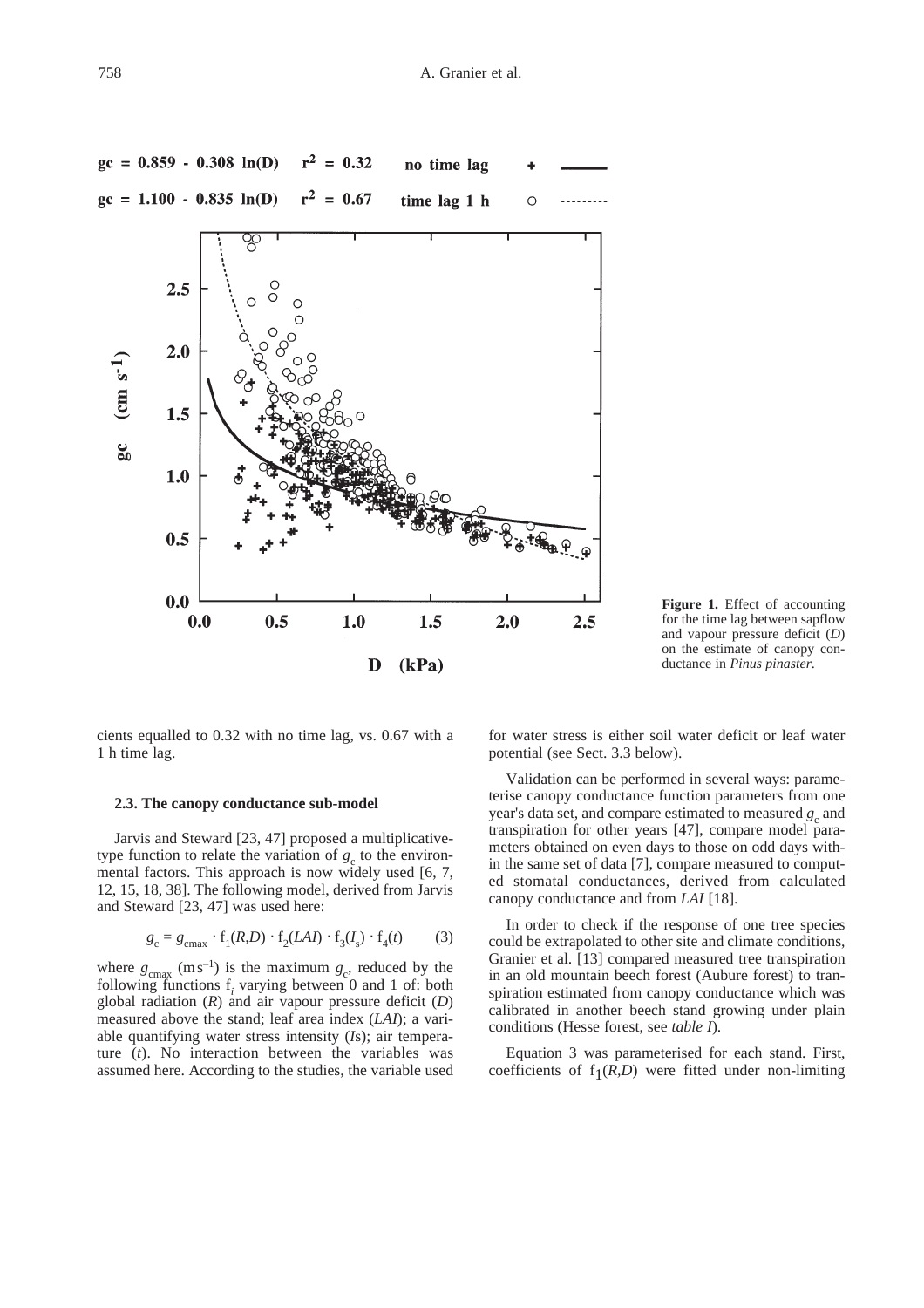temperature and soil water, in stands with high *LAI* (>6). Then, each other f<sub>i</sub> function was separately parameterised.

In order to compare the stands, we calculated a standardised canopy conductance  $(g_c^*)$ , corresponding to the following set of variables: global radiation =  $500 \text{ W m}^{-2}$ ,  $D = 1$  kPa, Relative Extractable Water = 1, and no limiting air temperature (i.e. in the range 18–30 °C).

# **3. RESULTS**

#### **3.1. Effects of radiation, vpd and temperature**

An example of the variation of canopy conductance in beech (*Fagus sylvatica*) as a function of global radiation and vapour pressure deficit is shown in *figure 2*. As for stomatal conductance, canopy conductance increases when incident radiation increases, and decreases when vapour pressure deficit increases. We used Lohammartype equations for describing the combined effects of both variables, expressed as follow:

Model 1: 
$$
g_c = g_{\text{cmax}} \frac{R}{R + R_0} \left( a - b \ln D \right)
$$
 (4)

Model 2: 
$$
g_c = g_{\text{cmax}} \frac{R}{R + R_0} \frac{1}{1 + b \cdot D}.
$$
 (5)

Fitting of the parameters in equations (4) and (5) (and in the further functions) was based on the minimum sum of squares using the Gauss-Marquardt algorithm. In contrast to stomatal conductance, those functions do not show a saturation at high values of *R*. The parameter  $R_0$  varies according to the species between 50 and 300 W  $\mathrm{m}^{-2}$ , without any clear relation to leaf area index. Nevertheless, the highest  $R_0$  coefficients are found in the coniferous stands.

*Figure 2* shows a large scattering of  $g_c$  within the lowest radiation class (0 to 200 W m<sup>-2</sup>). This scatter is the result of both the rapid increase of  $g_c$  with  $R$ , but also to the large uncertainty in calculating canopy conductance at low values of transpiration, such as during early morning or late afternoon.

Parameterisation of  $g_c$  needs to take into account, if possible, the effect of water exchange between tissues and sap flow, provoking a time lag between transpiration and sap flow. The procedure to test this capacitance effect was the following: we introduced increasing time lags (0, 0.5, 1.0, 1.5 and 2.0 h) in the calculation of  $g_c$ , sapflow lagging behind climatic variables. At each step, the function  $f_1$  was fitted, and the regression coefficients were



**Figure 2.** Canopy conductance  $(g_c)$  in a beech forest (*Fagus sylvatica*) calculated from sapflow measurements as a function of vapour pressure deficit (*D*). Data are sorted according to radiation. Euroflux experiment, Hesse forest 1998 (France).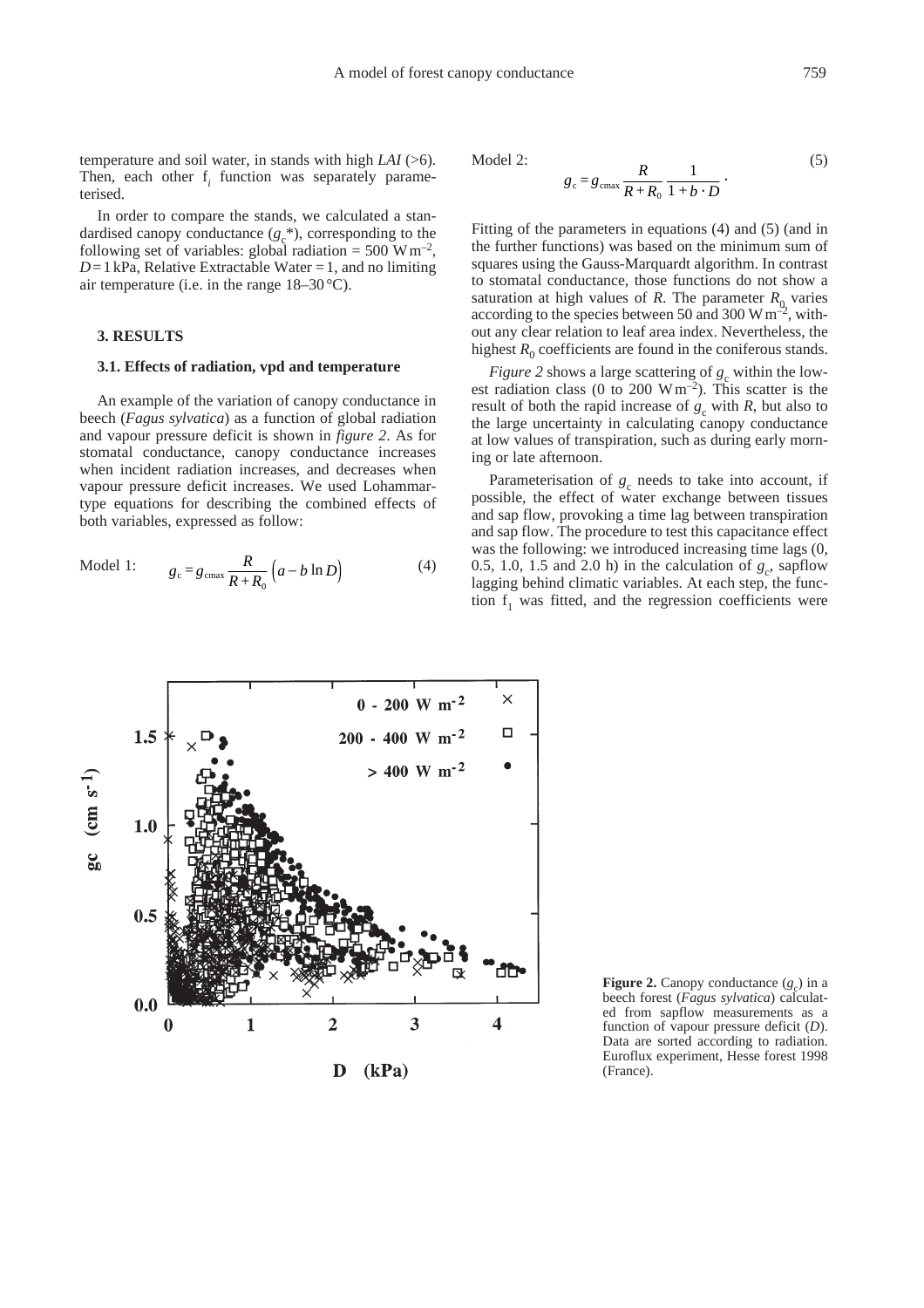compared. The time lag was assumed to correspond to the highest  $r^2$  obtained. We checked if this procedure was correct by comparing this estimated time lag to the observed time lag between water flux measured above the stand and scaled up sap flow in a Scots pine forest [11]; the same value was obtained, equal to 90 min. For our sample species (*table I*), it varied between 0 and 1.5 h, depending on tree species. We found that water stress increased the time lag in some tree species like *Pinus pinaster* or *Picea abies* (data not shown). In experiments where water supply varied during the season, we therefore applied this procedure to each soil water content class.

Because radiation and vapour pressure deficit are correlated ( $r^2$  ranging from 0.2 to 0.4), the coefficients  $R_0$ , *a*, and *b* are also correlated.

The variation of canopy conductance vs. *D*, under high global radiation,  $R = 700$  W m<sup>-2</sup> (*figure 3*), showed a similar pattern in all studied stands. The negative effect of increasing  $D$  on  $g_c$  was accurately modelled with functions 4 or 5. Coefficients of determination for models 1 and 2 were in general close, but model 2 often gave slightly better fits than model 1. Besides this common feature, some of the studied species were found to be more sensitive to *D*. Two examples are *Quercus petraea*, for both the control and thinned stands, and *Simarouba amara* (tropical). In other tree species (*Abies bornmulleriana*, temperate, and *Eperua falcata*, tropical), sensitivity of  $g_c$  to  $D$  was lower than the average response. According to the tree species, the relative variation of  $g_c$ , when *D* passed from 1 to 2 kPa, ranged from  $-20\%$  to –60%. As reported by Oren et al. [37],  $g_c$  sensitivity to *D* is well correlated with  $g_{\text{cmax}}$ . Fitting the coefficient *b* to *a* of equation (4) gave:  $b = 0.253$  *a* ( $r^2 = 0.92$ , see insert of *figure 3*).

Absolute values of  $g_c$  differed markedly among the stands. Canopy conductance appears to be higher in sites where *LAI* is high (upper curves with closed symbols in *figure 3*, *LAI* being in the range of 5.7 to 10.8), than in low *LAI* stands.

When pooling all the stands where *LAI* > 5.7, the following function was obtained:

$$
g_c = 4.047 \frac{R}{R + 100} \frac{1}{1 + 2.0615 D}
$$
  $(r^2 = 0.76).$  (6)

In most of the data sets that we used here, when the response of  $g_c$  to both *R* and *D* was extracted, no significant relationship between  $g_c$  residuals and air temperature was pointed out. This probably results from: i) the high correlation between air temperature and *D* ( $r^2 > 0.5$ ), ii)

the narrow range of temperatures, because most of the observations were performed during summer.

# **3.2. LAI**

*Figure 4* shows the relationship between standardised canopy conductance  $g_c^*$  and *LAI* in 20 stands. For *LAI* < 6,  $g_c^*$  linearly increased to a value of 1.33 cm s<sup>-1</sup>. With *LAI* larger than 6.0, canopy conductance did not increased further.

The following function was fitted on this data set:

$$
LAI \ge 6 \qquad f_1(LAI) = 1 \qquad [7]
$$
  

$$
LAI < 6 \qquad f_1(LAI) = LAI / 6 .
$$

## **3.3. Water stress**

Many studies have demonstrated the negative effect of soil water depletion on canopy conductance. Variation of  $g_c$  can be related either to predawn water potential as in [32], to soil water reserve or soil water deficit [18], or to relative extractable water in the soil (*REW*) as in [15]. We preferred to use the latter variable for extensive studies and for modelling purposes, because:

- predawn water potential, even if it a physiological indicator of tree water status, and therefore has a more causal significance, is not often available in field studies;
- soil water reserve is very site dependent, ranging from ca. 50 to 200 mm, according to rooting depth, soil properties, etc., while *REW* is varying between 0 and 1, whatever the site;
- both predawn water potential and *REW* are strongly related [4].

*Figure 5* illustrates the relationship between  $g_c$  and *REW* in five coniferous and broadleaved stands. For all these species,  $g_c/g_{\text{cmax}}$  progressively decreases when *REW* varies from 1 to 0, this decrease being more pronounced when REW drops below 0.4, as previously reported [12]. When pooling all the data, the following relationship was obtained:

$$
f_2(I_s) = \frac{p_1 + p_2 \cdot REV - \left[ (p_1 + p_2 \cdot REV)^2 - 2.8 p_1 \cdot p_2 \cdot REV \right]^{1/2}}{1.4}
$$
  
( $r^2 = 0.77$ ) [8]

in which  $p_1 = 1.154$  and  $p_2 = 3.0195$ .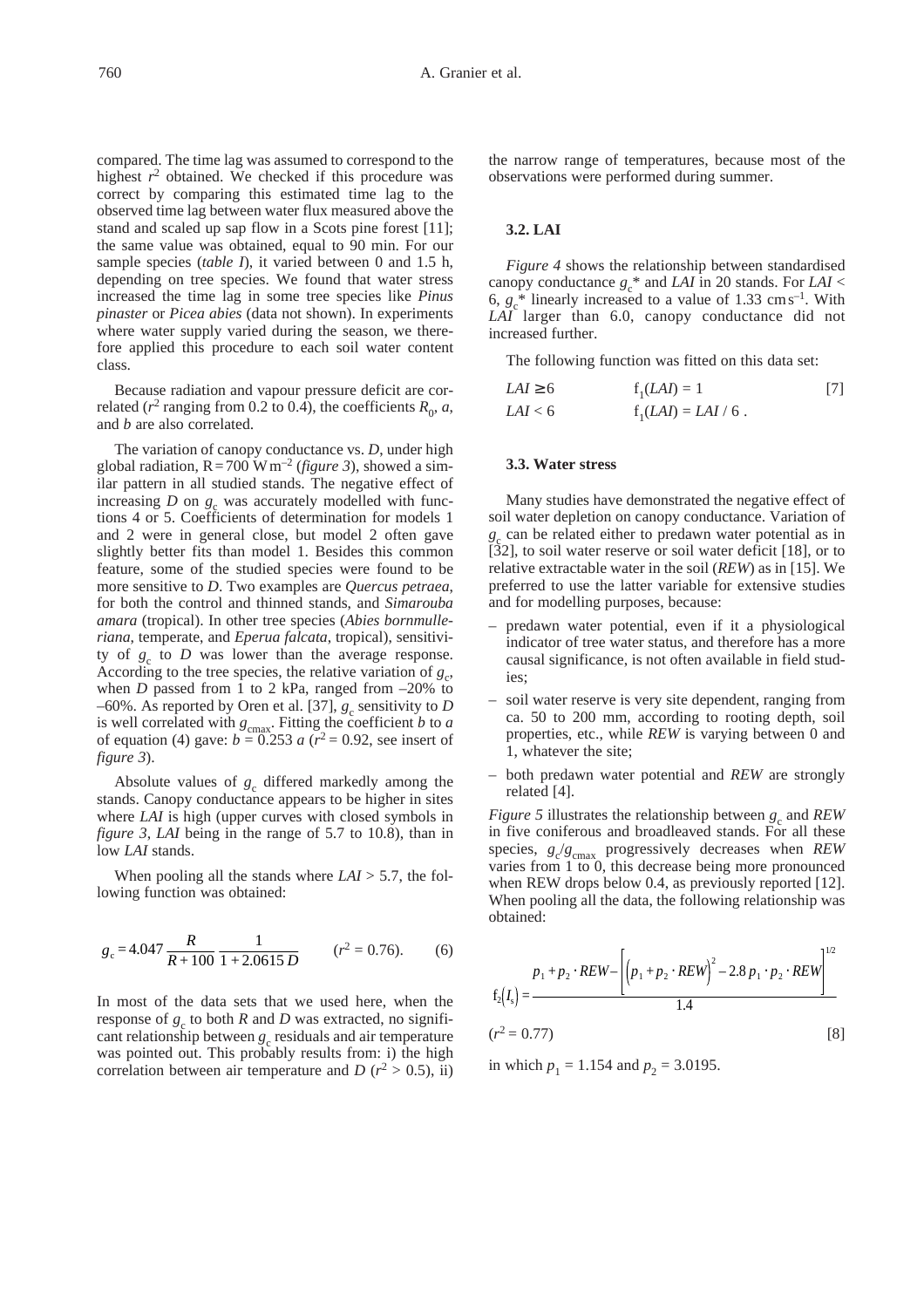



**Figure 3.** Canopy conductance of various forest stands as a function of vapour pressure deficit, for a global radiation of 700 W m<sup>-2</sup>, under non-limiting soil water. Closed symbols correspond to stands with a high *LAI* (≥5.7), open symbols or lines are for stands with a lower *LAI* (<5.7). The value of *LAI* is indicated in the legend. For *Pinus pinaster* + understorey: data of [7]. Insert, the relationship between the coefficients a and b of the model 3 (see text).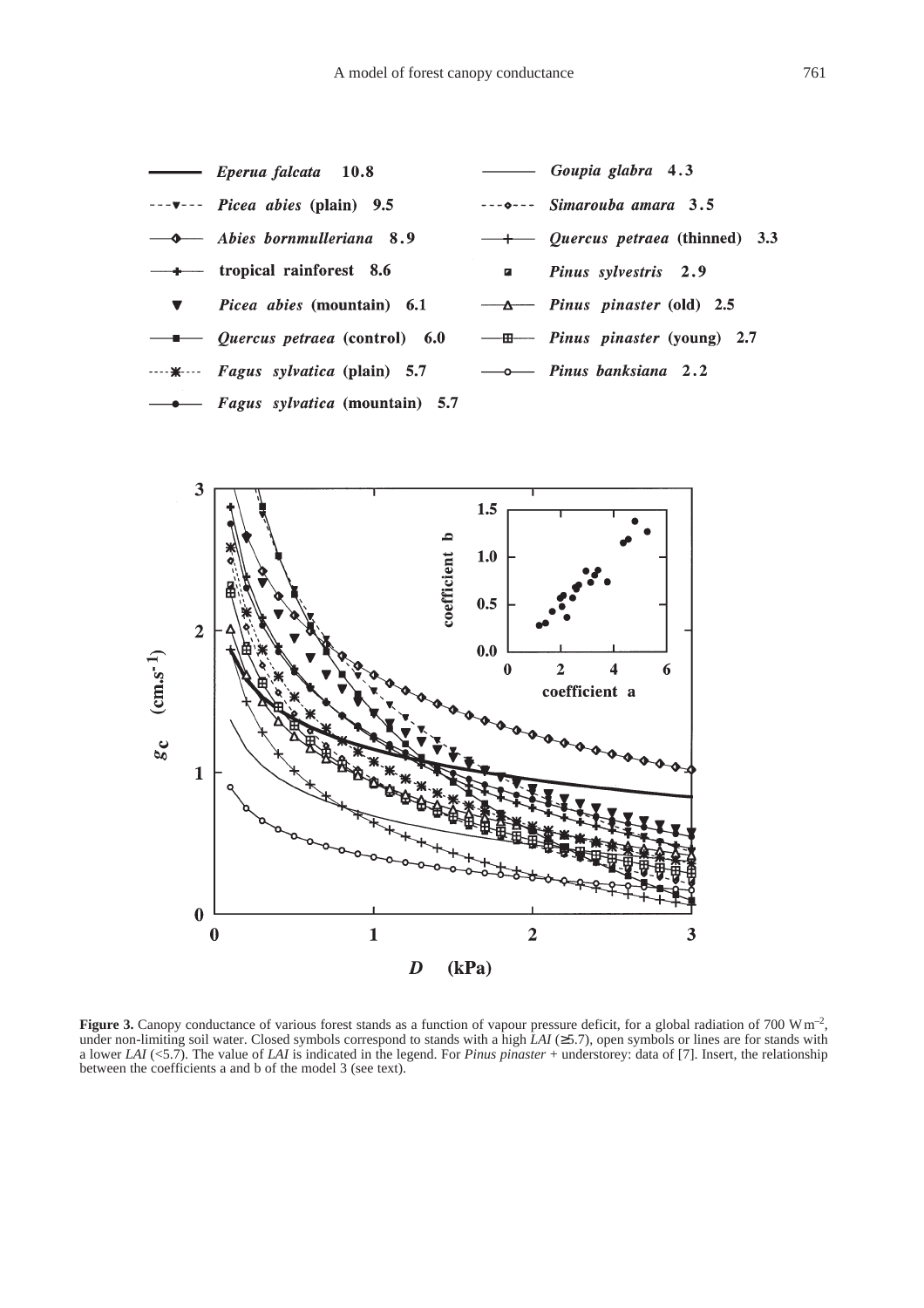



**Figure 4.** Standardised canopy conductance  $g_c^*$  ( $R = 500 \text{ W m}^{-2}$ ,  $D = 1$ ) kPa) as a function of *LAI* in 20 forest stands. Same data as for figure 3. Other values are coming from [19] and [38]. Data in the dotted circle are for the 3 pine stands (*Pinus pinaster* and *P. sylvestris*).

#### **4. DISCUSSION**

In contrast to grasslands,  $g_c$  generally controls forest transpiration [26] because it is at least one order of magnitude lower than  $g_a$ . This is less true in poorly ventilated canopies such as in tropical rainforests [34, 40], in some dense deciduous plantations [21] or during early morning hours when windspeed (and therefore  $g_a$ ) is still low [33]. In most of the studies we reported here, the decoupling coefficient  $\Omega$ , as defined by McNaughton and Jarvis [36], ranged between 0.1 and 0.2, demonstrating a strong coupling between the canopies and the atmosphere. Thus, the simplified model of transpiration proposed by McNaughton and Black [35], derived from the Penman-Monteith equation, is applicable in most forest types. In this simplified model, transpiration is proportional to *D*,  $g_c$  and *LAI*.

The dependence of  $g_c$  on *D*, expressed as the slope of  $g_c$  vs. ln(*D*) (= coefficient *b* of equation (4)), relative to the intercept  $(= coefficient a)$  was found to be similar between the forest stands reported here. A few exceptions were noted. Two species demonstrated a slightly higher sensitivity to atmospheric drought i.e. *Quercus petraea* and *Simarouba amara*, two light demanding tree species. Finally, two species showed lower sensitivity, i.e. *Abies bornmulleriana* and *Eperua falcata*, both shade tolerant and high LAI species. The common response of  $g_c$  to *D* (in 13 of the 17 species in *table I*) contrasts strongly with leaf level measurements of stomatal conductance. Larger differential stomatal sensitivity between species to air vapour pressure deficit has been often reported, among conifer species (e.g. in Sandford and Jarvis [42]). Our observation probably results from the averaged response of a whole canopy, resulting from the mixing of leaves of different physiological properties (sun vs. shade, leaves of different ages in coniferous species, etc.), submitted to differing environmental conditions [29].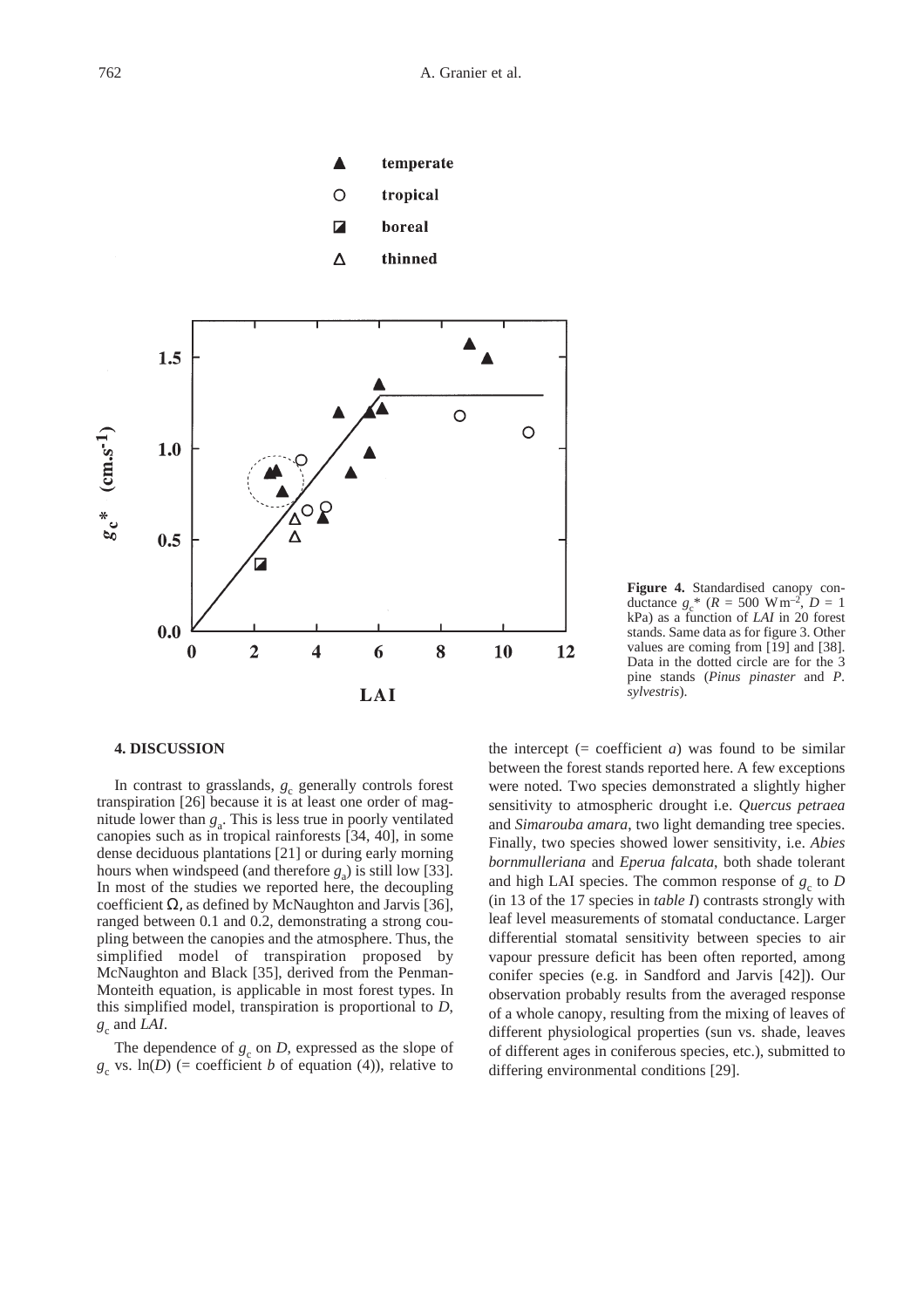

**Figure 5.** Variation of relative canopy conductance  $(g_c/g_{\text{cmax}})$ , as a function of relative extractable water in the soil (*REW*) in 5 forest stands: oak (*Quercus petraea*, *LAI* = 6.0), beech (*Fagus sylvatica*, *LAI* = 5.8), fir (*Abies bornmulleriana*, *LAI* = 8.9), spruce (*Picea abies*, *LAI* = 6.1) and pine (*Pinus pinaster*,  $LAI = 2.7$ ). In oak, beech, spruce and pine,  $g_c$  is related to modelled  $g_{\text{cmax}}$ . In fir,  $g_c$  is related to  $g_{\text{cmax}}$ measured in a well-watered plot. A unique relationship was drawn.

The effect of air temperature on  $g_c$ , although being less investigated, seems to play an important role in the regulation of stomatal and hence canopy conductance. In Scots pine, Gash et al. [7] calibrated a parabolic function with an optimum between 15 and 20 °C. In beech, Granier et al. [13] found in spring a decrease in  $g_c$  when air temperature dropped below 15 °C. On the opposite, no temperature effect was detected for oaks, neither in spring nor in summer. Our attempts to derive the function  $f_3$  in equation (3) were not successful, and there are not enough data yet available to derive a general relationship. Probably, different species could show a different sensitivity to temperature and different optima, tropical species probably being more sensitive to temperature than temperate and boreal species. Furthermore, Gash et al. [7] calibrated different functions relating the dependence of  $g_c$  to temperature in a same tree species (*Pinus pinaster*) growing in two sites.

A close similarity in transpiration of different forests was also reported by Granier et al. [13] in two beech stands, differing in both age (30 vs. 120 years old), and growing conditions (plain vs. mountain). Moreover, in this work, a comparison with the data from Herbst [19] on the same species also showed very close  $g_c$  function. These 3 stands were characterised by similar values of *LAI* (5.5 to 6.0).

Canopy conductance is nearly proportional to *LAI* between 0 to 6, as previously shown by Granier and Bréda [15], in which different temperate oak stands were compared. Similar results have been noted within the same stand during leaf expansion [15]. Compared to forests, low vegetation like crops and grasslands, exhibit a different response to increasing *LAI*, with  $g_c$  and transpiration saturating at a much lower *LAI* threshold (about 3 to 4) [43]. The saturation of forest transpiration at *LAI* higher than 6.0 can be explained by the important shading of low canopy strata by the upper levels when *LAI* increases. For *LAI*s less than 6, leaf area index is therefore a key factor for explaining between-stand variation in transpiration. Nevertheless, two tree species, *Pinus pinaster* and *P. Sylvestris* (*figure 4*, dotted circle), were distinguished from the average  $g_c^*(LAI)$  relationship,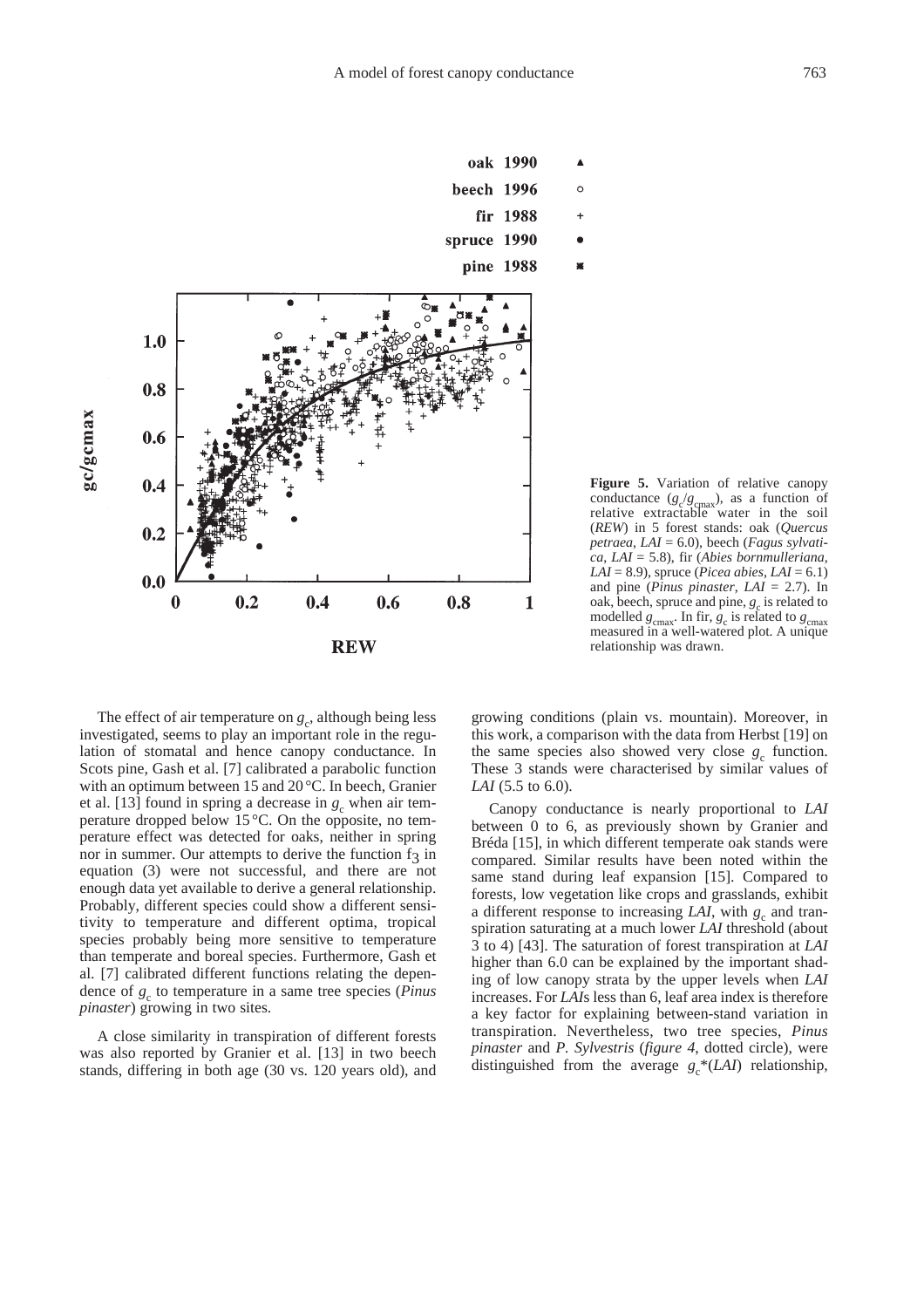probably due to their clumped crown structure and, therefore, to their different radiation absorbing properties. Similarity in response of various forest types to climate has been previously highlighted by Shuttleworth [46] who compared time courses of canopy conductance of various temperate and tropical forests (see his figure 10, p. 146). He found an average value of  $1 \text{ cm s}^{-1}$  for most species. Under similar high radiation conditions, this corresponds to the value of  $g_c$  that was observed here when *D* equals about 1.5 kPa in forest stands with high *LAI*   $(≥ 6)$ .

The effect of soil water deficit on  $g_c$  was rather surprising. A very similar response was noted in five very different species (*figure 5*). For instance, *Pinus pinaster* is a drought avoider [1], whereas *Quercus petraea* is a drought tolerater [2]. The threshold 0.4 for *REW*, beyond which canopy conductance is linearly reduced, was previously reported in a large spectrum of tree species and soil types [12].

In conclusion, this work demonstrated that a generic model of canopy conductance could be proposed, as much for broadleaved as coniferous forest stands, even if physiological differences are often observed at the leaf level. This probably results from the canopy approach that buffers the response of individual leaves forming the canopy. For instance in the Amazonian forest, the canopy layers behave differentially [40, 41], the lower layers being less ventilated and therefore less coupled to the atmosphere than the upper levels. Nevertheless, the whole canopy response to both *R* and *D* is not very different from that of any other canopies [46].

We also showed that tree transpiration in open stands is reduced when decreasing *LAI*. Nevertheless, the total evapotranspiration is not proportionally reduced, since stand opening increases the available energy reaching the understorey vegetation and therefore increases its transpiration rate.

#### **REFERENCES**

[1] Aussenac G., Granier A., Quelques résultats de cinétique journalière du potentiel de sève chez les arbres forestiers, Ann. Sci. For. 35  $(1978)$  19–32.

[2] Bréda N., Cochard H., Dreyer E., Granier A., Water transfer in a mature oak stand (*Quercus petraea*): seasonal evolution and effects of a severe drought, Can. J. For. Res. 23 (1993) 1136–1143.

[3] Bréda N., Cochard H., Dreyer E., Granier A., Field comparison of transpiration, stomatal conductance and vulnerability to cavitation of *Quercus petraea* and *Quercus robur* under water stress, Ann. Sci. For. 50 (1993) 571–582.

[4] Bréda N., Granier A., Barataud F., Moyne C., Soil water dynamics in an oak stand. I. Soil moisture, water potentials and water uptake by roots, Plant and Soil 172 (1995) 17–27.

[5] Cienciala E., Lindroth A., Cermak J., Hallgren J.E., Kucera J., Assessment of transpiration estimates for *Picea abies* trees during a growing season, Trees - Structure and Function 6 (1992) 121–127.

[6] Dolman A.J., van Den Burg G.J., Stomatal behaviour in an oak canopy, Agric. For. Meteorol. 43 (1988) 99–108.

[7] Gash J.H.C., Shuttleworth W.J., Lloyd C.R., André J.C., Goutorbe J.P., Gelpe J., Micrometeorological measurements in Les Landes forest during HAPEX-MOBILHY, Agric. For. Meteorol. 43 (1989) 131–147.

[8] Granier A., Une nouvelle méthode pour la mesure du flux de sève brute dans le tronc des arbres, Ann. Sci. For. 42 (1985) 193–200.

[9] Granier A., Evaluation of transpiration in a Douglas-fir stand by means of sap flow measurements, Tree Physiol. 3 (1987) 309–320.

[10] Granier A., Biron P., Bréda N., Pontailler J.-Y., Saugier B., Transpiration of trees and forest stands: short and long-term monitoring using sapflow methods, Global Change Biology (1996) 265–274.

[11] Granier A., Biron P., Köstner B., Gay L.W., Najjar G., Comparisons of xylem sap flow and water vapour flux at the stand level and derivation of canopy conductance for Scots pine, Theor. Appl. Climat. 53 (1996) 115–122.

[12] Granier A., Bréda N., Biron, P., Villette S., A lumped water balance model to evaluate duration and intensity of drought constraints in forest stands, Ecol. Modelling 116 (1999) 269–283.

[13] Granier A., Biron P., Lemoine D., Water balance, transpiration and canopy conductance in two beech stands, Agric. For. Meteorol. 100 (2000) 291–308.

[14] Granier A., Bobay V., Gash J.H.C., Gelpe J., Saugier B., Shuttleworth W.J., Vapour flux density and transpiration rate comparisons in a stand of Maritime Pine (*Pinus pinaster* Ait.) in Les Landes forest, Agric. For. Meteorol. 51 (1990) 309–319.

[15] Granier A., Bréda N., Modelling canopy conductance and stand transpiration of an oak forest from sap flow measurements, Ann. Sci. For. 53 (1996) 537–546.

[16] Granier A., Huc R., Barigah S.T., Transpiration of natural rain forest and its dependence on climatic factors, Agric. For. Meteorol. 78 (1996) 19–29.

[17] Granier A., Huc R., Colin F., Transpiration and stomatal conductance of two rain forest species growing in plantations (*Simarouba amara* and *Goupia glabra*) in French Guyana, Ann. Sci. For. 49 (1992) 17–24

[18] Granier A., Loustau D., Measuring and modelling the transpiration of a maritime pine canopy from sap-flow data, Agric. For. Meteorol. 71 (1994) 61–81.

[19] Herbst M., Stomatal behaviour in a beech canopy: An analysis of Bowen ratio measurements compared with porometer data, Plant Cell Environ. 18 (1995) 1010–1018.

[20] Herzog K.M., Häsler R., Thum R., Diurnal changes in the radius of a subalpine Norway spruce stem: their relation to